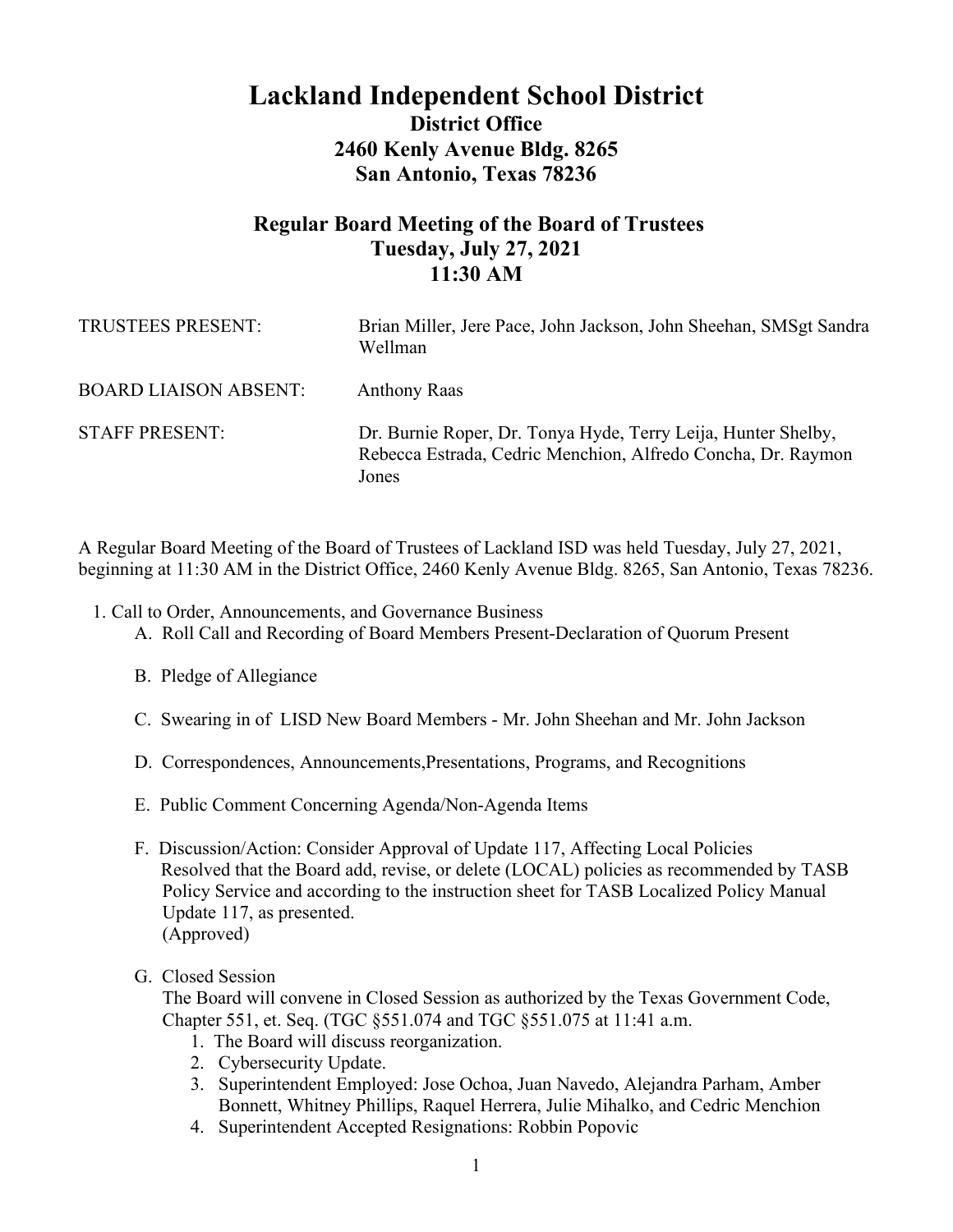- 5. Discussion of Personnel Matters
- 6. The Board will reconvene in Open Session and take appropriate action on items discussed in Closed Session at 12:14 p.m.
	- 1. Board re-elected Mr. Brian Miller Board President and Mrs. Jere Pace Board Secretary.
	- 2. No Board Action Required
	- 3. No Board Action Required
	- 4. No Board Action Required
	- 5. No Board Action Required

## 2. Consent Agenda

- A. Discussion/Action: Consider Approval of Consent Agenda Resolved that the Consent Agenda be approved as presented. (Approved)
- B. Discussion/Action: Consider Approval of the June 22, 2021 Regular Board Meeting Minutes Resolved that the Board approve the minutes of the June 22, 2021 regular meeting minutes, as presented. (Approved)
- C. Discussion/Action: Consider Approval of the 3rd Quarter Investment Report for FY 2020- 2021

Resolved that the Board approve the Investment Quarterly Report for the 3<sup>rd</sup> Quarter, FY 2020-2021, as presented. (Approved)

D. Discussion/Action: Review and Consider Approval of FB (Exhibit), FFH (Exhibit), and DIA (Exhibit)

 Resolved that the Board adopt Board Policies FB,FFH, and DIA exhibits, as presented. (Approved)

- E. Discussion/Action: Consider Approval of Budget Change #4 (FY 2020-2021) Resolved that the Board approve the recommended Budget Change #4, as presented. (Approved)
- 3. Curriculum and Human Resources
	- A. Discussion/Action: Consider Approval of the 2021-2022 LISD Student Code of Conduct Resolved that the Board approve the Student Code of Conduct for the 2021-2022 School Year, as presented. (Approved)
		-
	- B. Discussion/Action: Consider Approval of Alternate T-TESS Appraisers for the 2021-2022 SY Resolved that the Board approve the list of Alternate T-TESS Appraisers for the 2021-2022 School Year, as presented. (Approved)
- 4. Operations
	- A. Discussion/Action: Consider Approval of Track Renovation Project Resolved that the Board approve the award of a contract to Hellas Construction Inc. for the resurfacing of the High School Track and Field in the amount of \$378,475.00, as presented.